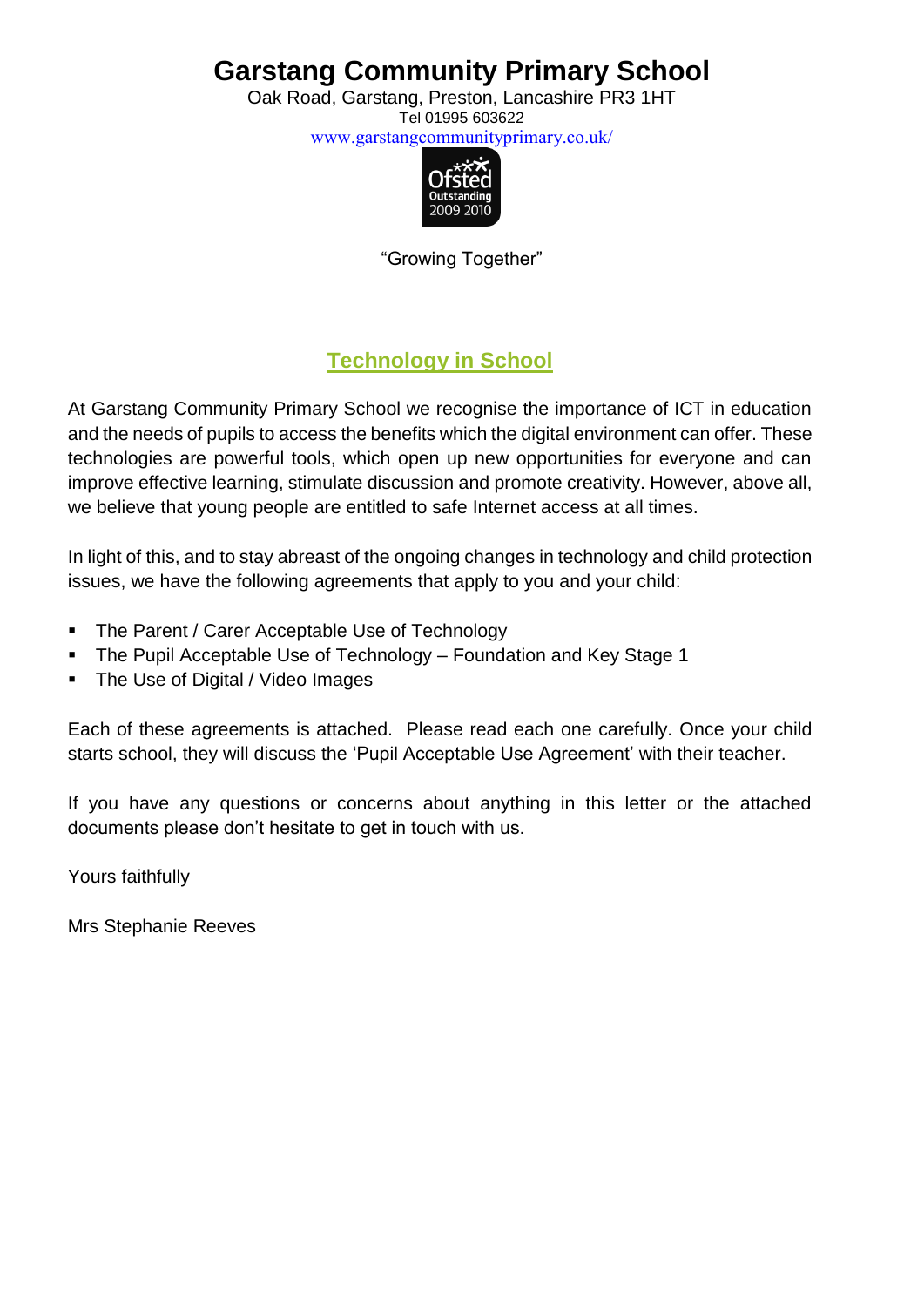Oak Road, Garstang, Preston, Lancashire PR3 1HT Tel 01995 603622 [www.garstangcommunityprimary.co.uk/](http://www.garstangcommunityprimary.co.uk/)



"Growing Together"

### **Pupil Acceptable Use Agreement – Foundation and Key Stage 1**

### **(For Information Only)**

#### **This is how we stay safe when we use computers:**

I will ask a teacher or suitable adult if I want to use the computers.

I will only use activities that a teacher or suitable adult has told or allowed me to use.

I will take care of the computer and other equipment.

I will ask for help from a teacher or suitable adult if I am not sure what to do or if I think I have done something wrong.

I will tell a teacher or suitable adult if I see something that upsets me on the screen.

I know that if I break the rules I might not be allowed to use a computer.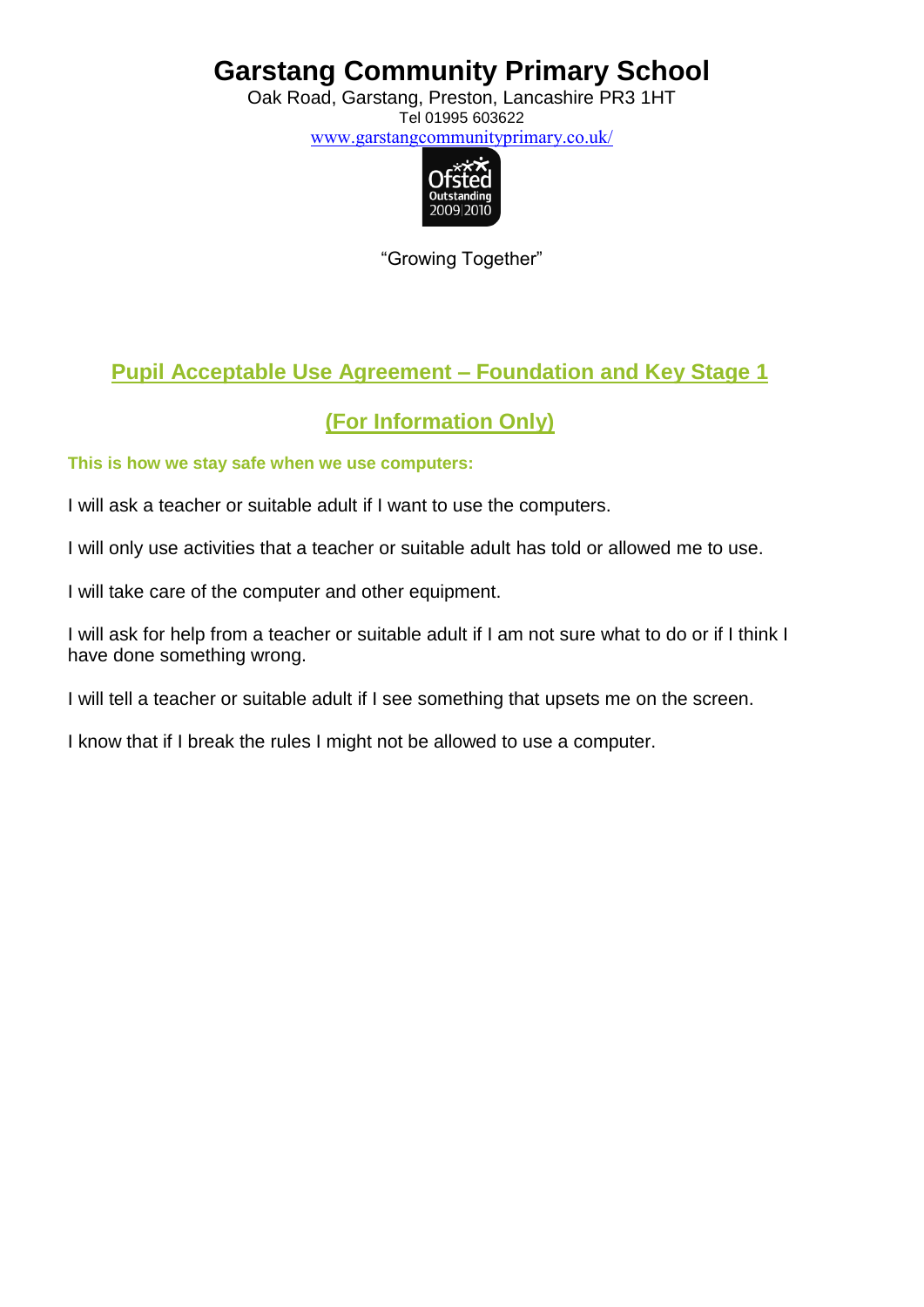Oak Road, Garstang, Preston, Lancashire PR3 1HT Tel 01995 603622

[www.garstangcommunityprimary.co.uk/](http://www.garstangcommunityprimary.co.uk/)



"Growing Together"

### **Parent / Carer Acceptable Use of Technology Policy**

#### **The Garstang Community Primary Acceptable Use of Technology Policy is intended to ensure:**

- that young people will be responsible users and stay safe while using the Internet and other digital / communications technologies for educational, personal and recreational use.
- that school systems and users are protected from accidental or deliberate misuse that could put the security of the systems and users at risk.
- that parents and carers are aware of the importance of e-safety and are involved in the education and guidance of young people with regard to their on-line behaviour.

The school will ensure that pupils have good access to digital technologies to enhance their learning and will, in return, expect pupils (with the support of parents /carers) to agree to be responsible users.

#### **By agreeing to the Acceptable Use of Technology Policy you are giving permission for your son / daughter to have access to the internet and to ICT systems for the duration of their time at Garstang Community Primary School and that you:**

- 1. understand that the school has discussed the Acceptable Use Agreement with your son / daughter and that they have received, or will receive, e-safety education, updated as required to help them understand the importance of safe use of technology and the internet – both in and out of school.
- 2. understand that the school will take every reasonable precaution, including monitoring and filtering systems, to ensure that young people will be safe when they use the internet and ICT systems. You also understand that the school cannot ultimately be held responsible for the nature and content of materials accessed on the Internet and other mobile technologies.
- 3. understand that your son's / daughter's activity on the ICT systems will be monitored and that the school will contact parents / carers if they have concerns about any possible breaches of the Acceptable Use of Technology Policy.
- 4. will encourage your child to adopt safe use of the Internet and digital technologies at home and will inform the school if you have concerns over your child's e-safety.